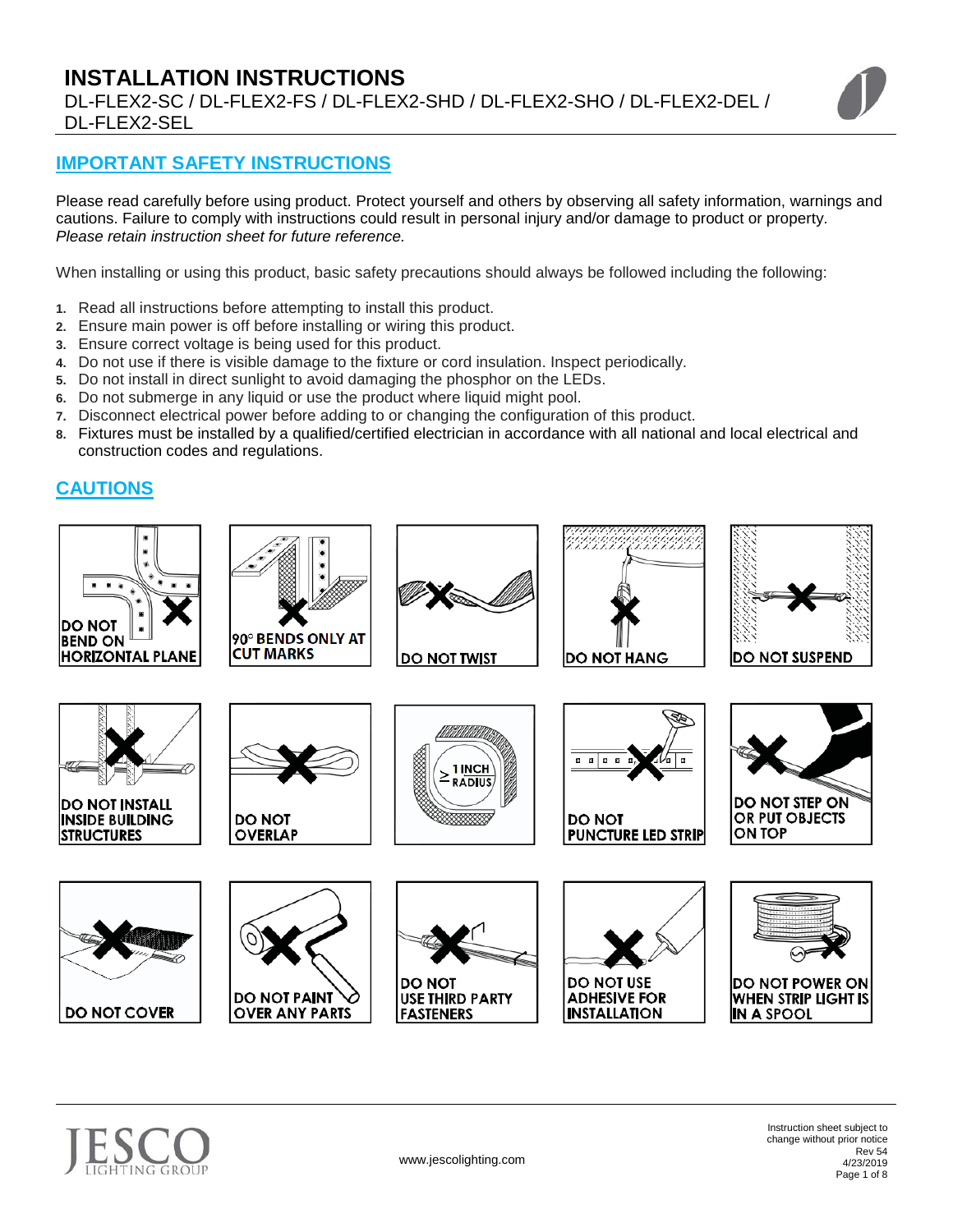# **INSTALLATION INSTRUCTIONS**  DL-FLEX2-SC / DL-FLEX2-FS / DL-FLEX2-SHD / DL-FLEX2-SHO / DL-FLEX2-DEL / DL-FLEX2-SEL



## **INSTALLATION**

1. Configure design and layout of the system before attempting to install this product. Do not exceed the maximum operating temperature of 122 degrees Fahrenheit. For dry location use only.

| <b>Product</b> | <b>Max Run Length</b> |
|----------------|-----------------------|
| DL-FLEX2-SC    | 20 feet               |
| DL-FLEX2-FS    | 20 feet               |
| DL-FLEX2-SHD   | 20 feet               |
| DL-FLEX2-SHO   | 10 feet               |
| DL-FLEX2-SEL   | 30 feet               |
| DL-FLEX2-DEL   | 20 feet               |

**Note –** For dimming applications refer to the spec sheet and the wiring diagrams below.

#### 2. **Turn off electricity**

Before beginning installation, switch circuit breaker off or remove fuse.



3. **Determine location to install components** Refer to **WIRING DIAGRAMS**

#### 4. **Prepare LED flexible tape for installation**

Cut the LED strip to desired lengths as required for your application. Only cut the LED strips along the designated cut line as shown. Cutting anywhere else will damage the LED light strip.



5. **Optional – Assemble Clamp Connectors** See **CLAMP CONNECTOR INSTRUCTIONS** on page 7 and 8

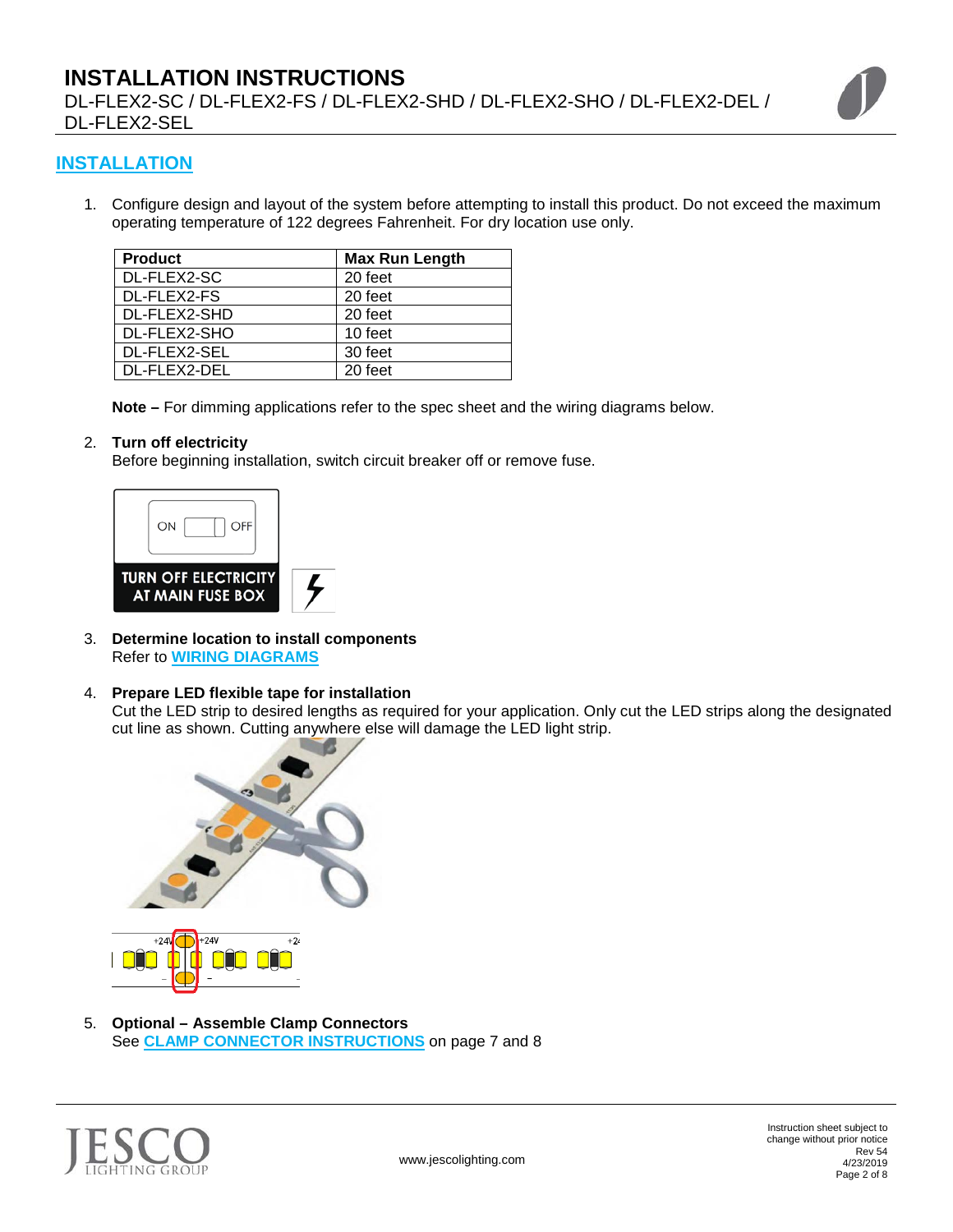DL-FLEX2-SC / DL-FLEX2-FS / DL-FLEX2-SHD / DL-FLEX2-SHO / DL-FLEX2-DEL / DL-FLEX2-SEL



## 6. **Mount the LED Flexible tape**

Clean the mounting surface. Remove backing on the flexible tape to expose adhesive (ensure ambient temperature is minimum 50<sup>°</sup> F for proper adhesion). Carefully press the flexible tape to the mounting surface. Avoid pressing on the LEDs or any electrical component, avoid using excessive force and avoid pinching. When bending tighter than a 1" radius, do so only at the cut mark.



**a)** Optional – Install into Aluminum Channel **Note** – DL-FLEX2-SEL and DL-FLEX2-DEL should not be used with channels (Channels are field-cuttable)

Install the mounting clips to the mounting surface (1 clip per 24 inches is recommended). Clean the channel surface. Remove backing on the flexible tape to expose adhesive. Carefully press the flexible tape into the aluminum channel. Avoid pressing on the LEDs or any electrical component, avoid using excessive force and avoid pinching. Insert the channel into the mounting clips.



**b)** Optional – Install Aluminum Channel Lens Cover After inserting the flexible tape, align the channel cover with the aluminum channel. Carefully press the lens into the aluminum channel. The lens will snap into place. Do not use excessive force.



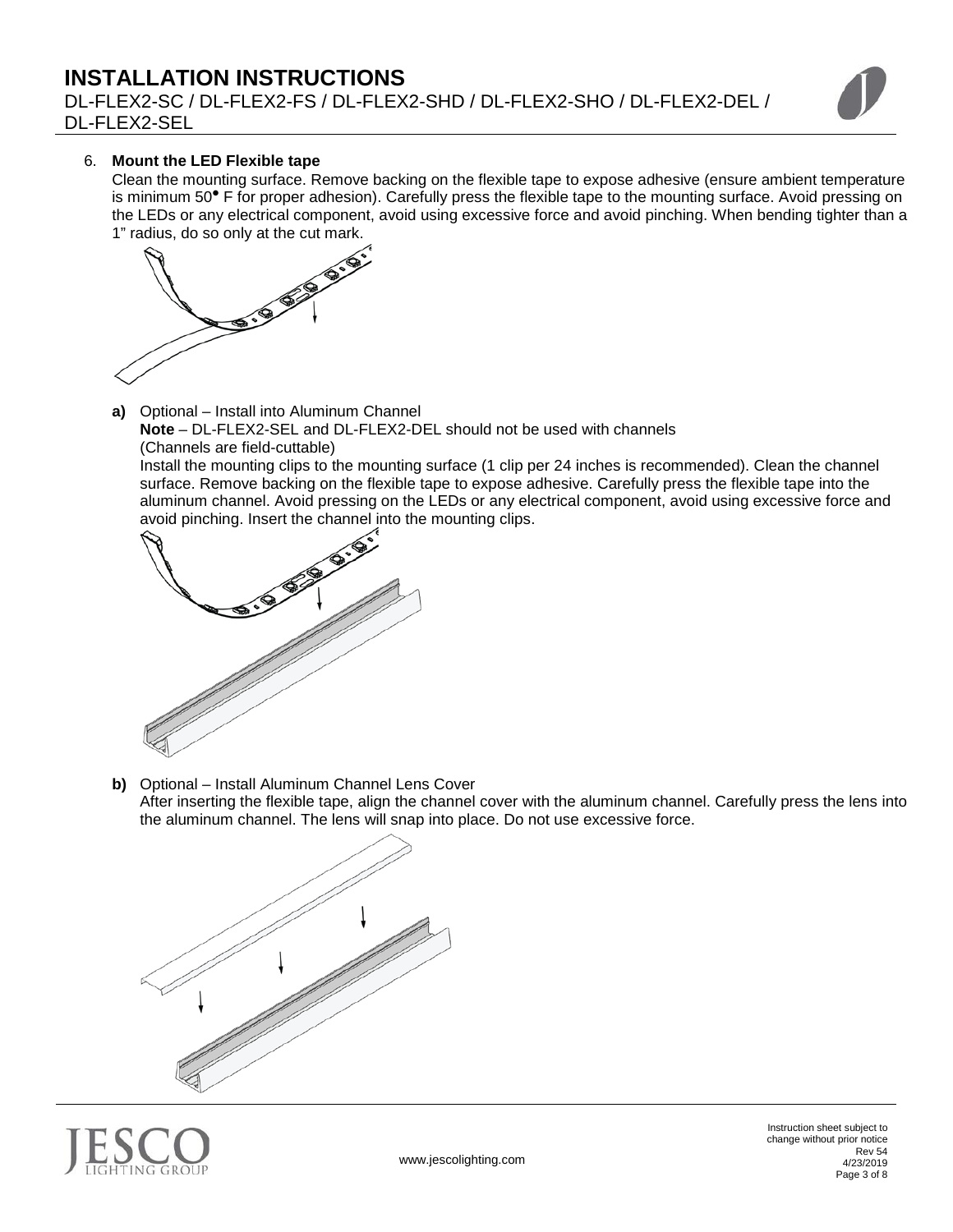DL-FLEX2-SC / DL-FLEX2-FS / DL-FLEX2-SHD / DL-FLEX2-SHO / DL-FLEX2-DEL / DL-FLEX2-SEL

**c)** Optional – Insert Aluminum Channel End Caps for finished look. Live end cap for power feed end and dead end cap finishes for the other end.



## 7. **Connect Power Supply**

Using the power connector, connect to the power supply. If using a Hardwire power connector, connect the wires from the driver and the wires from the Hardwire power cornnector within a junction box. Ensure the wires are connected correctly by observing the polarity (positive to positive, negative to negative).

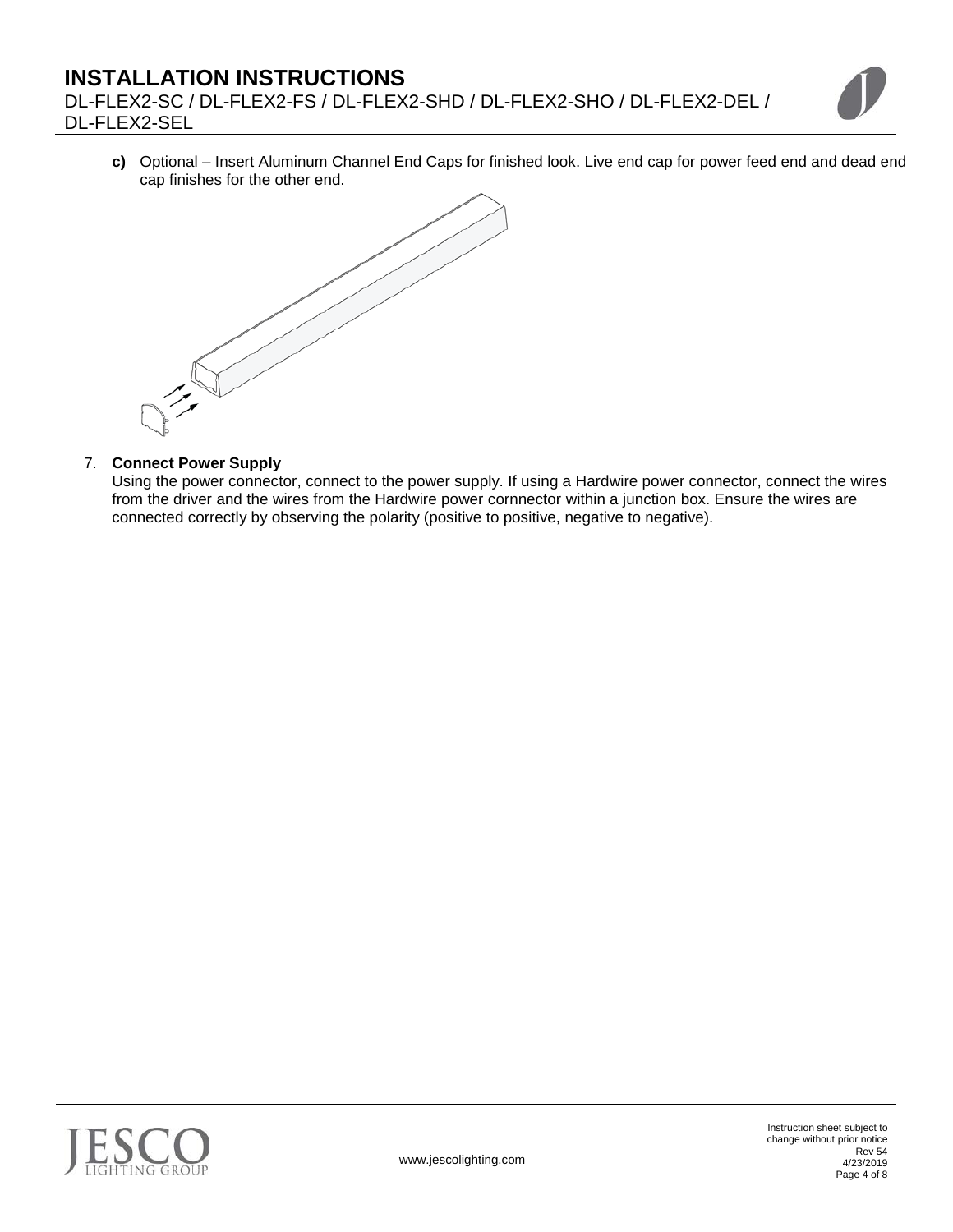## **WIRING DIAGRAMS**

**NOTE:** Vertical mounting recommended for LED drivers

**NOTE:** Leave at least 1" spacing between LED drivers to allow for airflow to prevent heat buildup

**NOTE:** Leave the power connector with enough slack to account for expansion and contraction due to tempearature changes



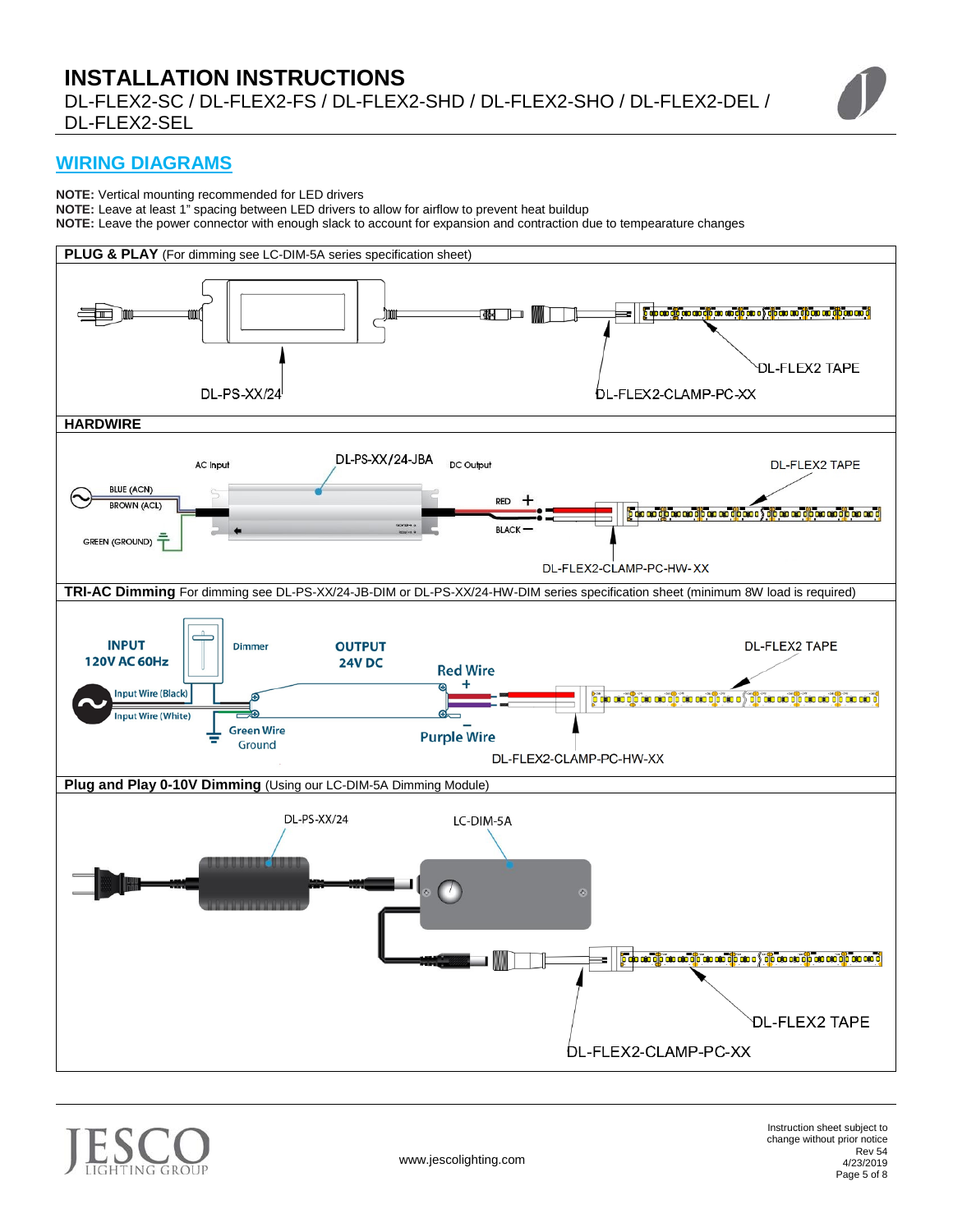DL-FLEX2-SC / DL-FLEX2-FS / DL-FLEX2-SHD / DL-FLEX2-SHO / DL-FLEX2-DEL / DL-FLEX2-SEL



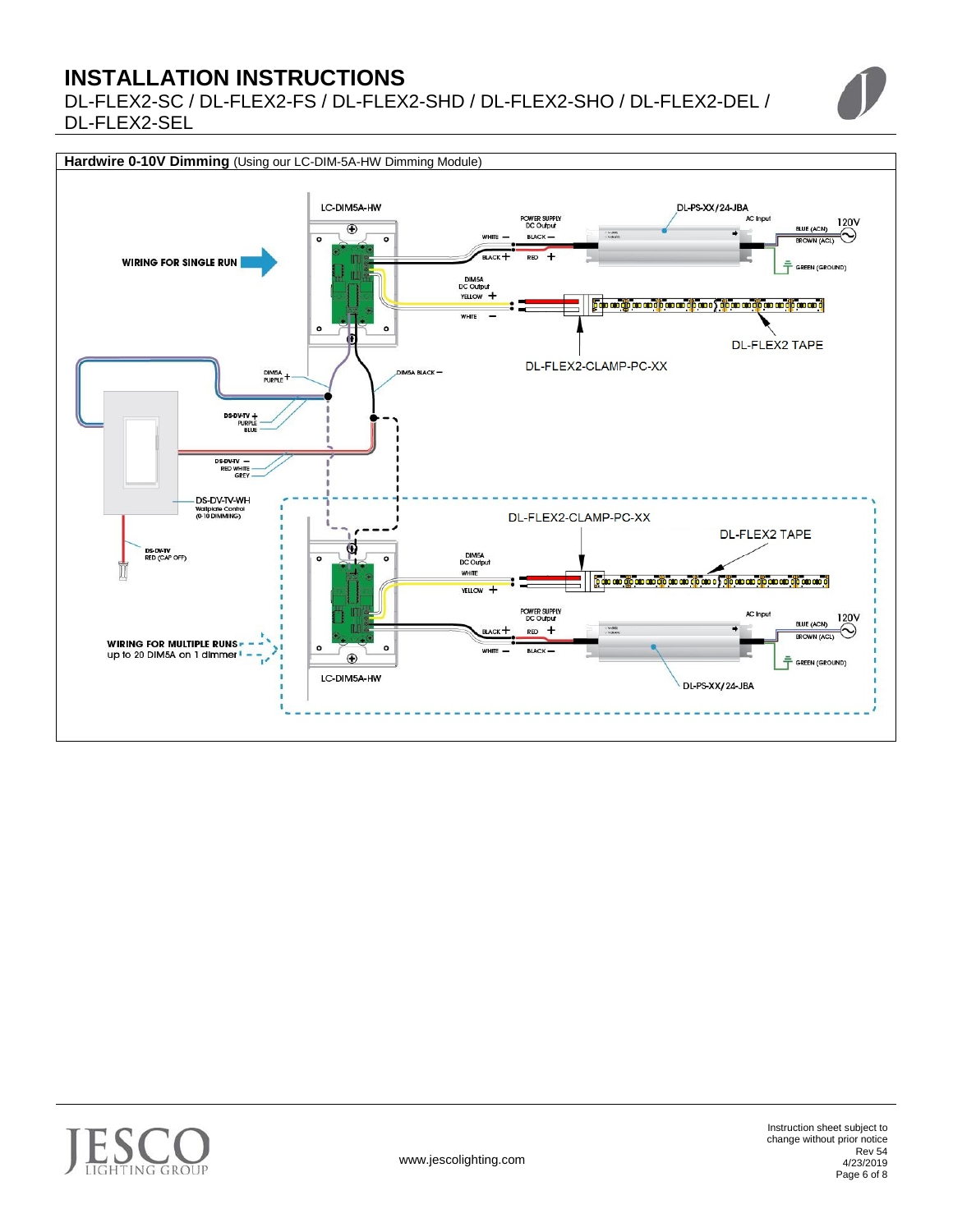DL-FLEX2-SC / DL-FLEX2-FS / DL-FLEX2-SHD / DL-FLEX2-SHO / DL-FLEX2-DEL / DL-FLEX2-SEL

## **CLAMP CONNECTOR INSTRUCTIONS:**

## 1) **Preparing the tape:**

b) Slightly peel back the adhesive tape near the end to allow for proper insertion into the clamp connector.



#### 2) **Preparing the tape end of the clamp connector:**

a) There are 2 types of connectors, wire-to-tape (DL-FLEX2-CLAMP-WT) and tape-to-tape (DL-FLEX2-CLAMP-TT). The wire-to-tape connectors will have one wire end and one tape end



Tape to tape connector shown with tape end facing out



Wire to tape connector shown with wire end facing out

 You can visibly recognize which end it is since the wire end has ridges for the wire while the tape end has pins to puncture the copper pads on the tape.

b) Regardless of the type of connector, begin with the tape end. Open the transparent upper cover of the connector as shown up to 80 degrees. If already locked down, first carefully pry open the sides of the cover using an appropriate tool so as not to damage the connector and then open the cover. Do not force open while the sides are locked as it might damage the cover. If it is a tape-to tape connector, then follow the same procedure for the other tape end of the connector also.





#### 3) **Inserting the tape:**

a) Insert the LED strip into the now open tape end of the connector. Align the copper pads on the LED tape above the pins on the connector (do not push in all the way) and then snap the cover close. The cover should press down until it is secured on the side by the notch as shown in the image in the red dotted circle.





**NOTE**: If using connectors for the DL-FLEX2- SC or DL-FLEX2-FS tape then make sure that the plastic piece on the upper cover do not collide with the LEDs on the strip when pressing the cover down.



Instruction sheet subject to change without prior notice Rev 54 4/23/2019 Page 7 of 8